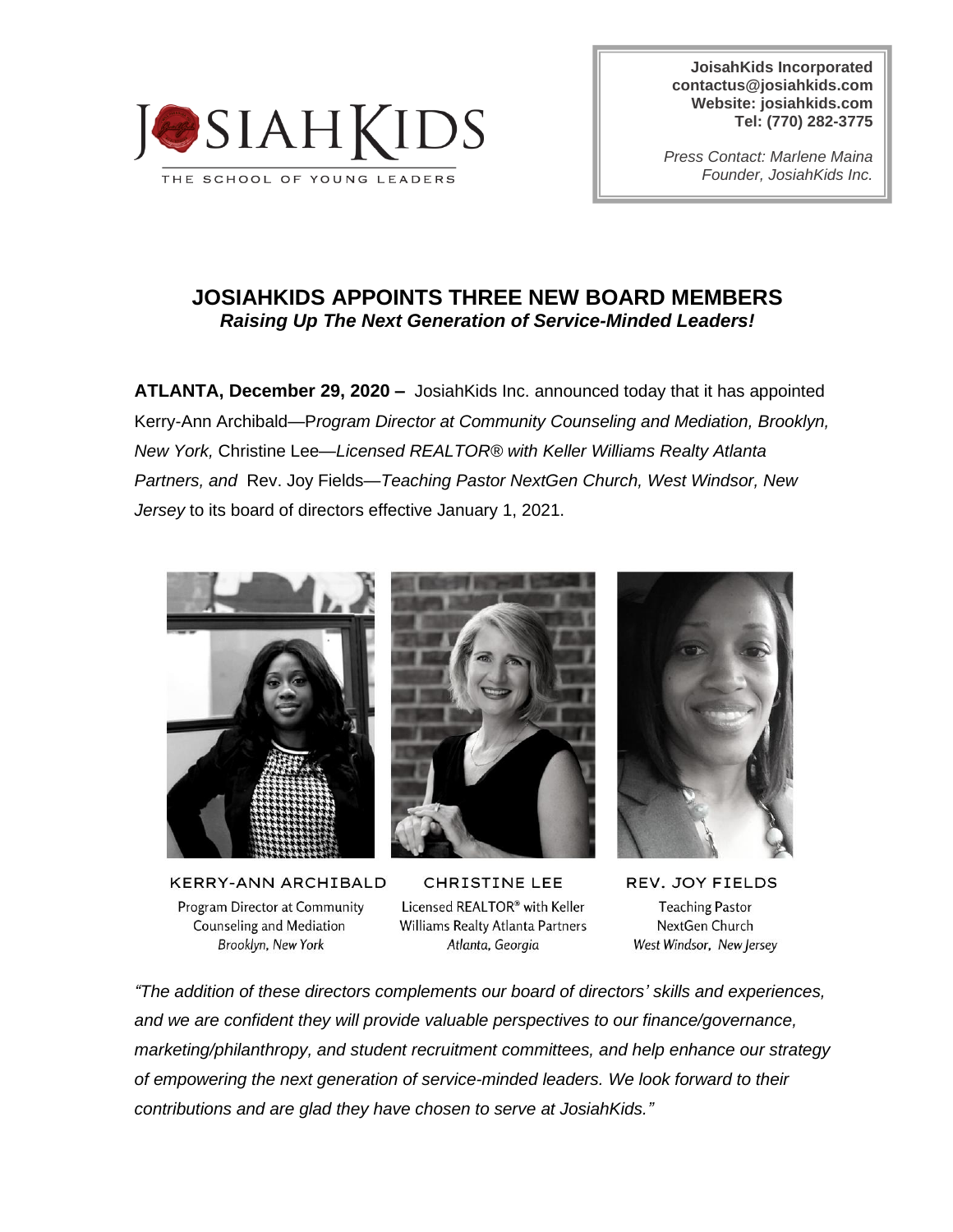Three founding board members, Patricia Harris, *Mathematics and Science Teacher at Buford Senior Academy,* Dr. Bethwel Raore, *Neurosurgeon at APEX Spine & Neurosurgery*, as well as Advisory Board Member, Lori George Billingsley, *Global Chief Diversity, and Inclusion Officer, The Coca-Cola Company*, have completed a service term of two-years on JosiahKids' board, creating board vacancies effective November 14, 2020. *"These incredible leaders have significantly contributed to the advancement of our mission at JosiahKids from the founding of the organization. We are grateful for their service and wish them continued success in their professional as well as personal journeys. Though they are rolling off the board, they will remain closely connected to our work."*

Continuing service on the board of JosiahKids are founding board members: **Bryan Shaw**— Treasurer of the Board, **Sandra Ongwenyi**—Secretary to the Board, **Victor Barnes**—Chair of the Finance Committee, **Shane Hewatt**—Chair of the Student Recruitment Committee, **Marlene Maina**—Chair of the Board, and **Mark Eppert**—Chief Financial and Administrative Officer, Coca-Cola North America serving in the role of Advisory Board Member. *"We are grateful for the investment these important leaders have made to help shape the organization's foundation through their dedicated service and leadership. We look forward to what we will accomplish together in this next phase of our organization's journey."*

**About Kerry-Ann Archibald** — She has served as an educator within the New York City Department of Education for more than ten years, as well as a program director developing afterschool programs for more than five years. She currently serves as program director at Community Counseling Mediation in Brooklyn, New York. She holds a Master of Science in Curriculum and Instruction for Educators, and a Bachelor of Science in Child and Family Studies from Syracuse University and Touro College. She is efficient in the areas of Program Design and Implementation, Instructional Implementation, Supervision, Leadership, Evaluation, and Administration.

**About Christine Lee** — Prior to joining the Keller Williams family, she built much of her professional career (22+ years) driving strategic growth within The Coca-Cola Company. She is a seasoned strategic marketer, business planner, sales and analytics professional dedicated to serving her customers. She has earned multiple sales awards including the 400 North Board's Circle of Excellence award and the Luxury Home Marketing Specialist designation in addition to serving on her market center's Agent Leadership Committee. She served as the Keller Williams South Forsyth Market Center's Ambassador for Kares for Kids, a 501(c)(3) organization that believes in giving back to help children in need at all levels of our communities. She also held a board position for the Tristan R Bramblett Autism Foundation, an organization committed to providing financial relief to families burdened with the high cost of Autism therapy. Christine holds a BA in Business Management from The University of Maryland's Heidelberg Germany Division.